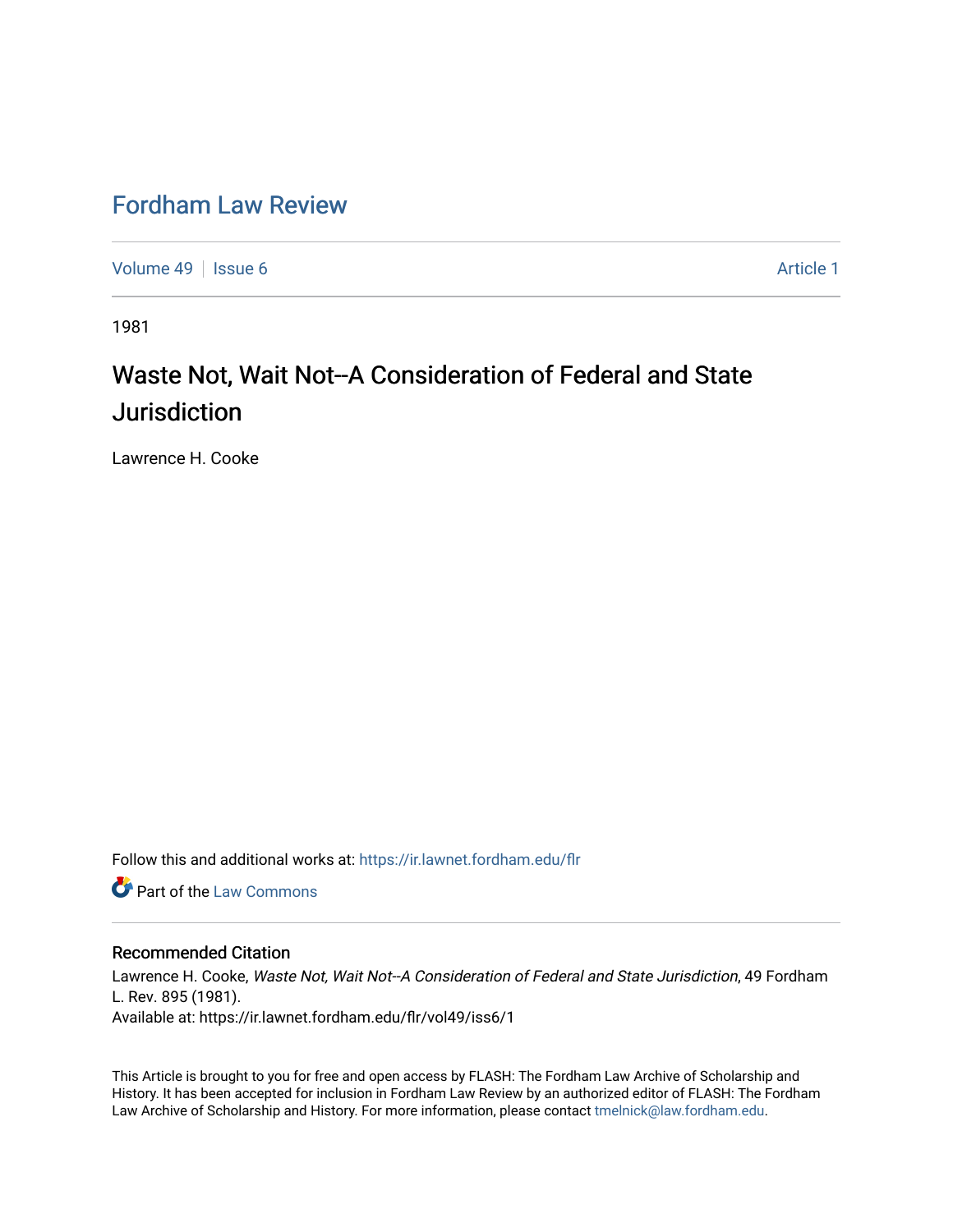### Waste Not, Wait Not--A Consideration of Federal and State Jurisdiction

### Cover Page Footnote

Chief Judge of the State of New York. This article is adapted from the Eleventh Annual John F. Sonnett Memorial Lecture, delivered by the Chief Judge at the Fordham University School of Law on February 24, 1981.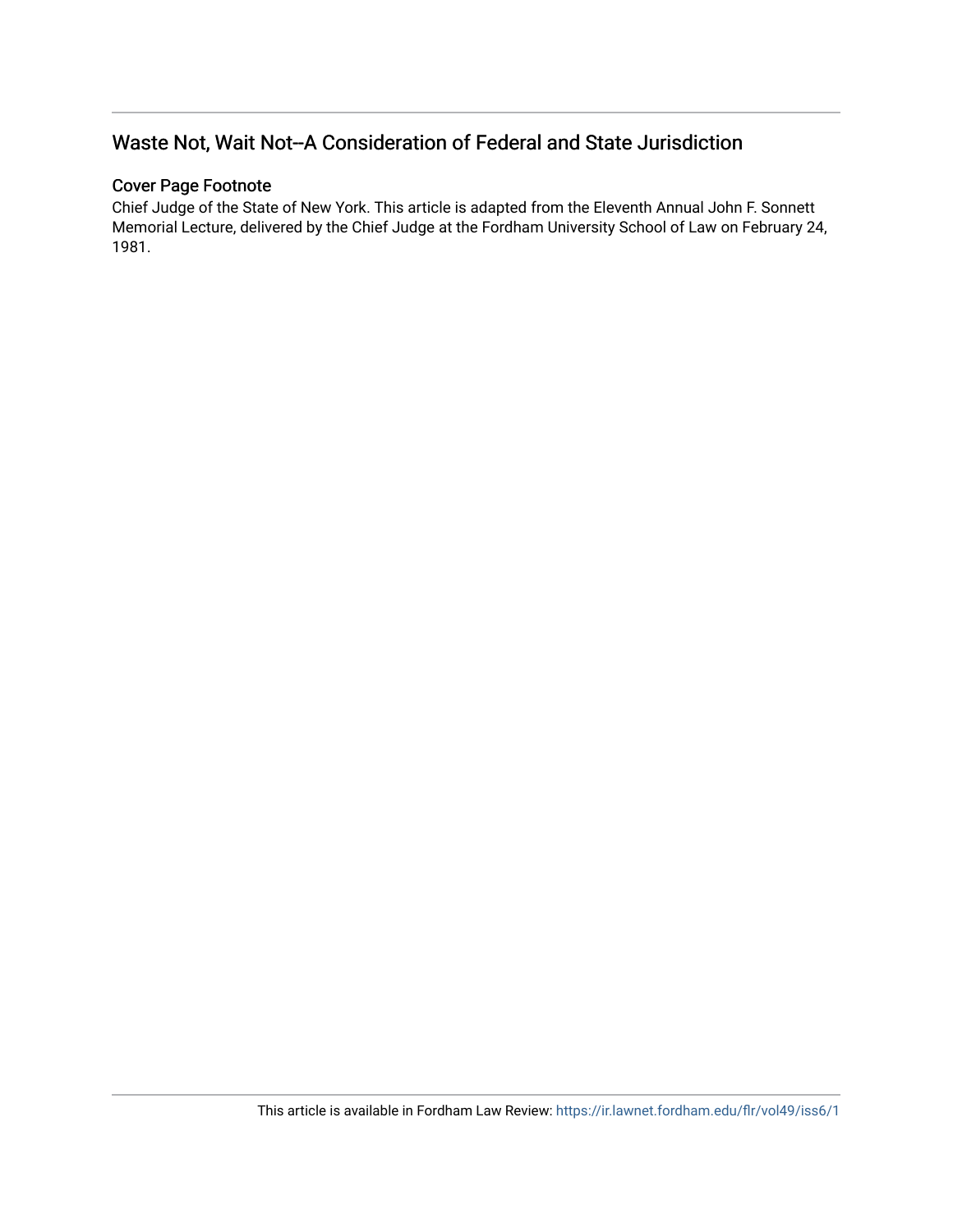### WASTE NOT, WAIT NOT-A CONSIDERATION **OF FEDERAL AND STATE JURISDICTION**

#### *LAWRENCE H. COOKE\**

paradox of our time is legal scarcity amidst plenty. It is consistent with other incongruities such as momentous scientific advances and an apparent dearth of natural resources, shocking rises in violent crime in a society better educated than ever before, and an inflationary spiral during economic recession. The rubber band between demand and supply in almost any field—in the halls of government, in the commercial marketplace, and in the circles of culture-is now stretching in both directions. The recitation of parallels could be almost endless.

I have always considered my Father as the personification of virtue. He was a man of common sense and logic—with his feet always solidly on the ground. A cobbler's son, he earned his way through life and frequently referred to those who lived beyond their means as having a "champagne appetite and a beer income."<sup>1</sup> He frequently recited a jingle that went something like "eat it up, clean it up, sew it up, use it up" and ended with the proverb of "waste not, want not." Having realized the inability of our material cornucopia to send forth an endless supply and the futility of an economy of extravagance, our mentality moves from expectations of profusion to those of moderation to provide even the physical necessities of life. The same course is generally outlined for government, in which programs and appropriations are slashed at random, and the shadows of Propositions 13 and 2  $1/2$  cast their pall over budgetary councils.<sup>2</sup> For the judiciary in particular, there is an analogous imbalance. A constant avalanche of litigation at the instigation of an endless horde of suitors seriously threatens to engulf every apparatus of justice—the physical facilities, the judicial and nonjudicial personnel, the tested methods and protections, and indeed, the system of justice itself.

<sup>\*</sup> Chief Judge of the State of New York. This article is adapted from the Eleventh Annual John F. Sonnett Memorial Lecture, delivered **by** the Chief Judge at the Fordham University School of Law on February 24, 1981.

**<sup>1.</sup>** This is an American variant of "Beggar's person and Emperor's mouth," 2 **J.** Doolittle, A Vocabulary and Hand-Book of the Chinese Language, Romanized in the Mandarin Dialect 189 (1872), also corrupted to "a beer salary and champagne appetite."

<sup>2.</sup> In a newspaper article it is stated that "[f]or the first time since Proposition 2 1/2 was approved in November amid predictions of fiscal chaos, city officials and leaders of the banking and financial community here are talking openly about bankruptcy for the city." Knight, *Boston Prepares to Retrench As Tax Cut Drains Treasury,* N.Y. Times, Feb. 16, 1981, § A, at 10, col. **1.** The plights of cities such as New York and Cleveland are recalled.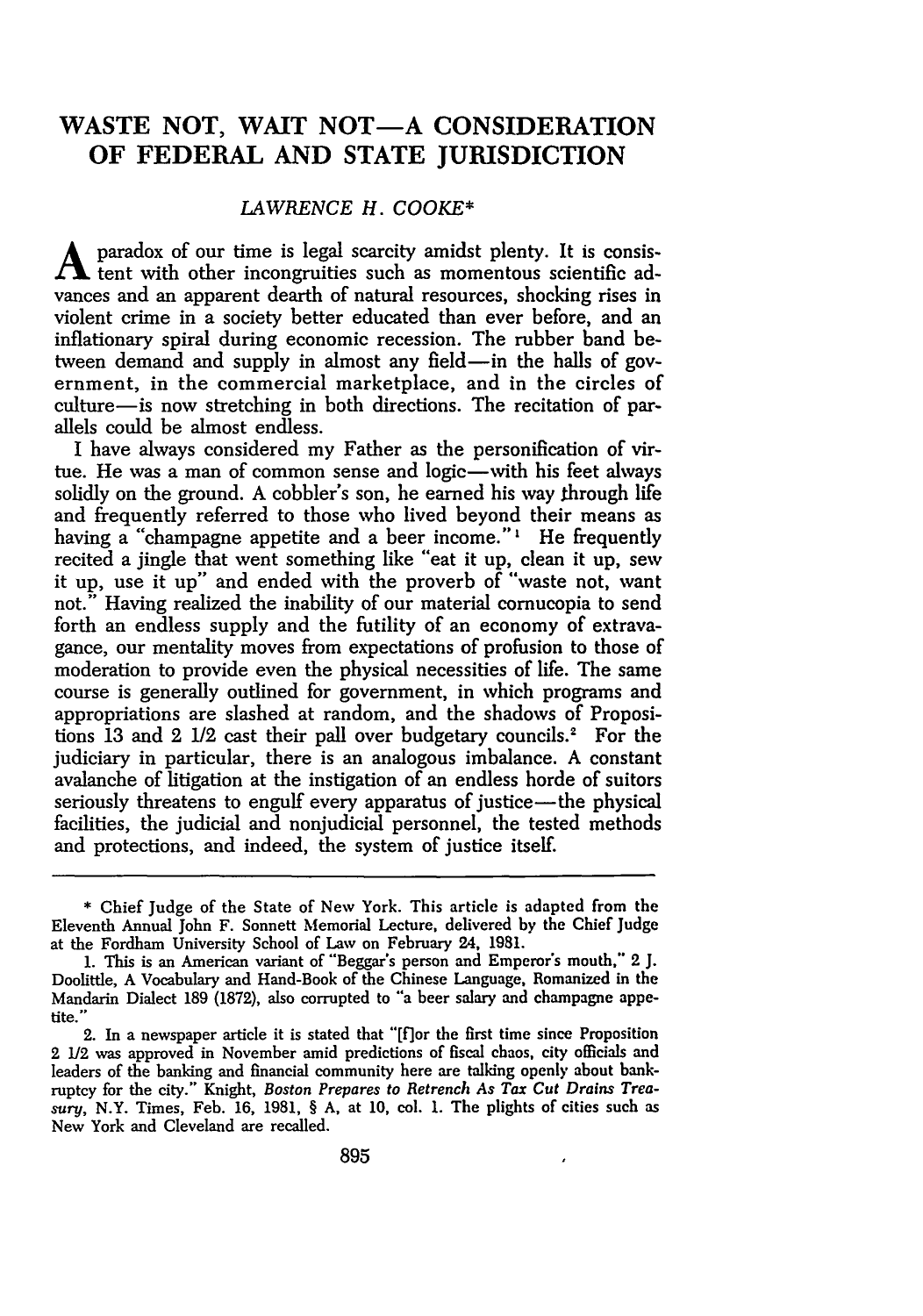In June 1980, Chief Justice Warren Burger, in welcoming remarks to the American Law Institute (ALI), stated that "[i]t is surely plain by now that both federal and state courts share the burdens of what has been called 'the litigation explosion.'"<sup>3</sup> He then added that "[s]ome thoughtful observers tell us that this enormous expansion of litigation is a result of the failure of the political processes to meet the peoples' expectations."' Eleven years earlier, the ALI made a study of allocation of jurisdiction and reported that "the present inquiry has a special urgency because of the continually expanding workload of the federal courts and the delay of justice resulting therefrom."' In the state courts of Minnesota, litigation has doubled in the last ten years, but the number of judges has remained constant.6 Although the number of dispositions rose because of efforts of the judges, the filing of indictments increased last year by 19.1% in New York City; the statewide increase was 13.3%.<sup>7</sup> Recently, Laurence H. Tribe, Professor of Constitutional Law at Harvard, wryly observed that "[i]f court backlogs grow at their present rate, our children may not be able to bring a lawsuit to a conclusion within their lifetime."8 President Carter expressed his concern to the Los Angeles County Bar Association over this "interminable delay— especially when delay itself can often mean victory on one side." <sup>9</sup>

In September 1980, Senator Strom Thurmond, now Chairman of the Senate Judiciary Committee, introduced a bill to establish a Federal Jurisdiction Review and Revision Commission."0 The Commission would study federal and state court jurisdiction, including problems of substantive law, civil and criminal procedure, workload of the courts, and case processing." Senator Thurmond stated that he was introducing the legislation because of his "belief that our legal

6. Address by Hon. Robert J. Sheran, Chief Justice of the Minnesota Supreme Court, State/Federal Judicial Council Meeting in Brainerd, Minnesota (Aug. 19-21, 1980).

7. State of N.Y. Office of Court Administration, Press Release (March 18, 1981). 8. Time, Aug. 20, 1979, at 48, 51.

9. Address by President Jimmy Carter, Los Angeles County Bar Association, 100th Anniversary Luncheon (May 4, 1978), *reprinted in* 64 A.B.A.J. 840, 842 (1978).

**10. S.** 3123, 96th Cong., 2d Sess., 126 Cong. Rec. S12768 (daily **ed.** Scpt. 17, 1980).

**Ii.** *Id.; see* 126 Cong. Rec. S12767 (daily ed. Sept. 17, 1980) (remarks of Sen. Thurmond).

<sup>3.</sup> Address by Chief Justice Warren E. Burger, American Law Institute (June 10, 1980), *reprinted* in 126 Cong. Rec. S8964, S8965 (daily ed. June 30, 1980) [hereinafter cited as Burger Speech].

<sup>4.</sup> *Id.*

<sup>5.</sup> ALI, Study of the Division of Jurisdiction Between State and Federal Courts 1 (1969).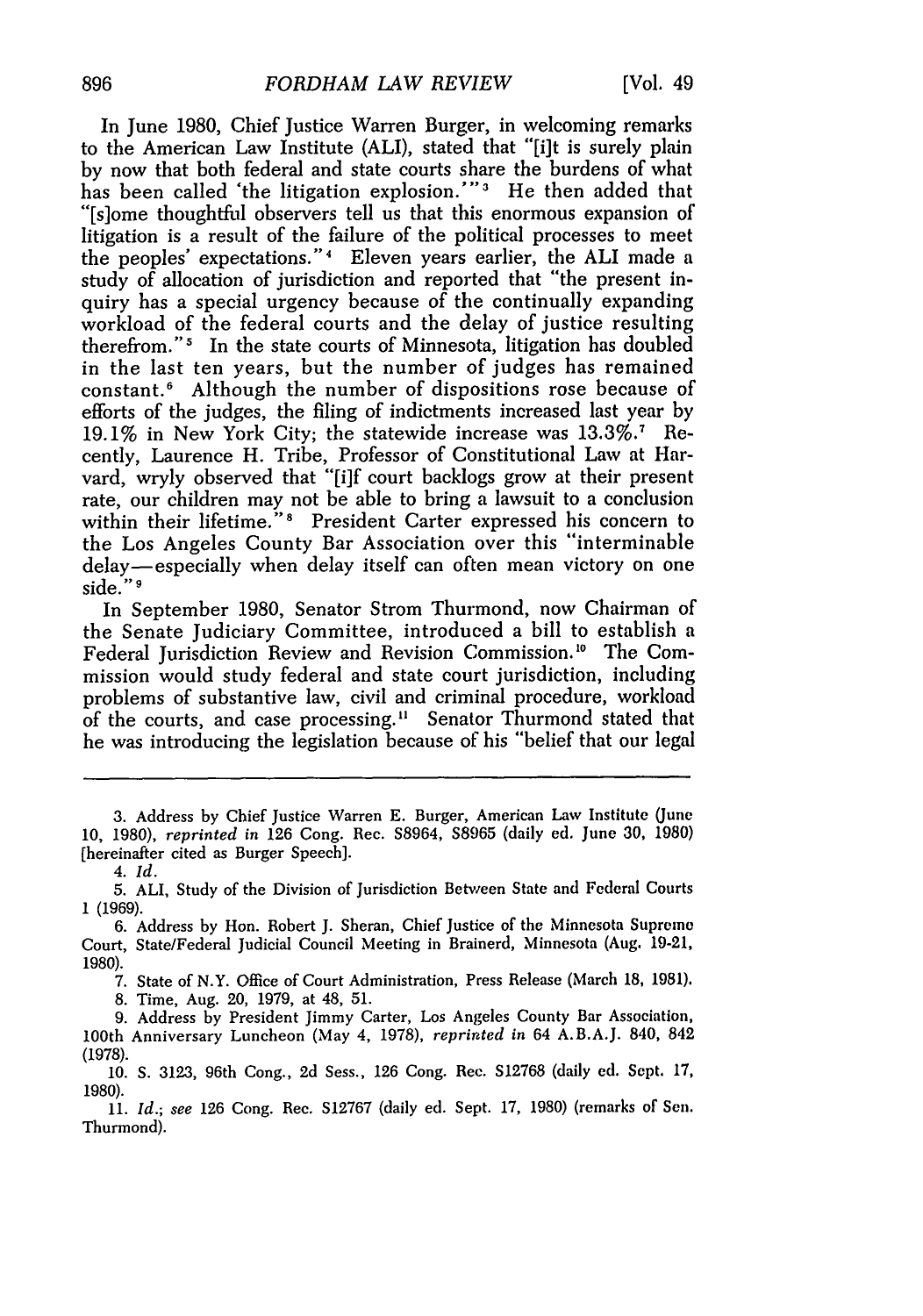system is drifting into a posture of blurring the jurisdiction between the State and Federal courts" and that "[i]ncreasing caseloads in the Federal courts reveal a trend which could eventually lead to a total breakdown of traditional federalist principles as we know them."<sup>12</sup> Quoting Chief Justice Burger, he pointed out that in the past decade Congress has enacted no less than seventy new statutes enlarging the jurisdiction of federal courts; many of these statutes expand federal jurisdiction to cover relief already available in state courts.<sup>13</sup>

Any survey of federal and state court jurisdiction requires an examination of the historical roots of our judicial systems and a recognition of the interrelationship of the federal and state governments. When the delegates to the Constitutional Convention gathered at Philadelphia in 1787, they came from thirteen self-governing and sovereign states. Each state had its own courts, structured with a jurisprudence similar to that of England and flavored by a variety of colonial prescriptions. There was no preexistent federal superstructure or dual pattern of government such as the one that evolved from the men at Philadelphia-"[m]ost of [whom] had been warned before [leaving] home that they had no right to do more than amend the Articles of Confederation." <sup>14</sup>

The face of government changed with the adoption of the Constitution. There emerged the intriguing concept of dual sovereignty, federal and state, as applied to the central federal union and the component states. The system was described as an "indestructible Union, composed of indestructible States."<sup>15</sup> The judicial article of this new Constitution provided for "one supreme Court, and **...** such inferior Courts as the Congress may from time to time ordain and establish" **16** and specified the cases to which the judicial power extends." Therefore, a federal judicial sytem was erected alongside, or atop, the individual state courts.

Another landmark was reached with the passage of the Judiciary Act of 1789,<sup>18</sup> by which Congress immediately exercised its power to create inferior federal courts. The federal courts are courts of limited jurisdiction, empowered to hear only such cases as are within the judicial power of the United States as defined in the Constitution and entrusted to them by a jurisdictional grant by Congress. In contrast, each state has courts of general jurisdiction, and these courts enjoy a

<sup>12. 126</sup> Cong. Rec. S12767 (daily ed. Sept. 17, 1980) (remarks of Sen. Thurmond).

<sup>13.</sup> *Id.* (quoting Burger Speech, supra note **3.** at S8965).

<sup>14. 1</sup> D. Perkins & **G.** Van Deusen, The United States of America: A History 191 (1962).

<sup>15.</sup> Texas v. White, 74 U.S. (7 Wall.) 700, 725 (1868).

<sup>16.</sup> U.S. Const. art. III, § I.

<sup>17.</sup> *Id. §* 2.

<sup>18.</sup> Judiciary Act of 1789, ch. 20, **1** Stat. 73.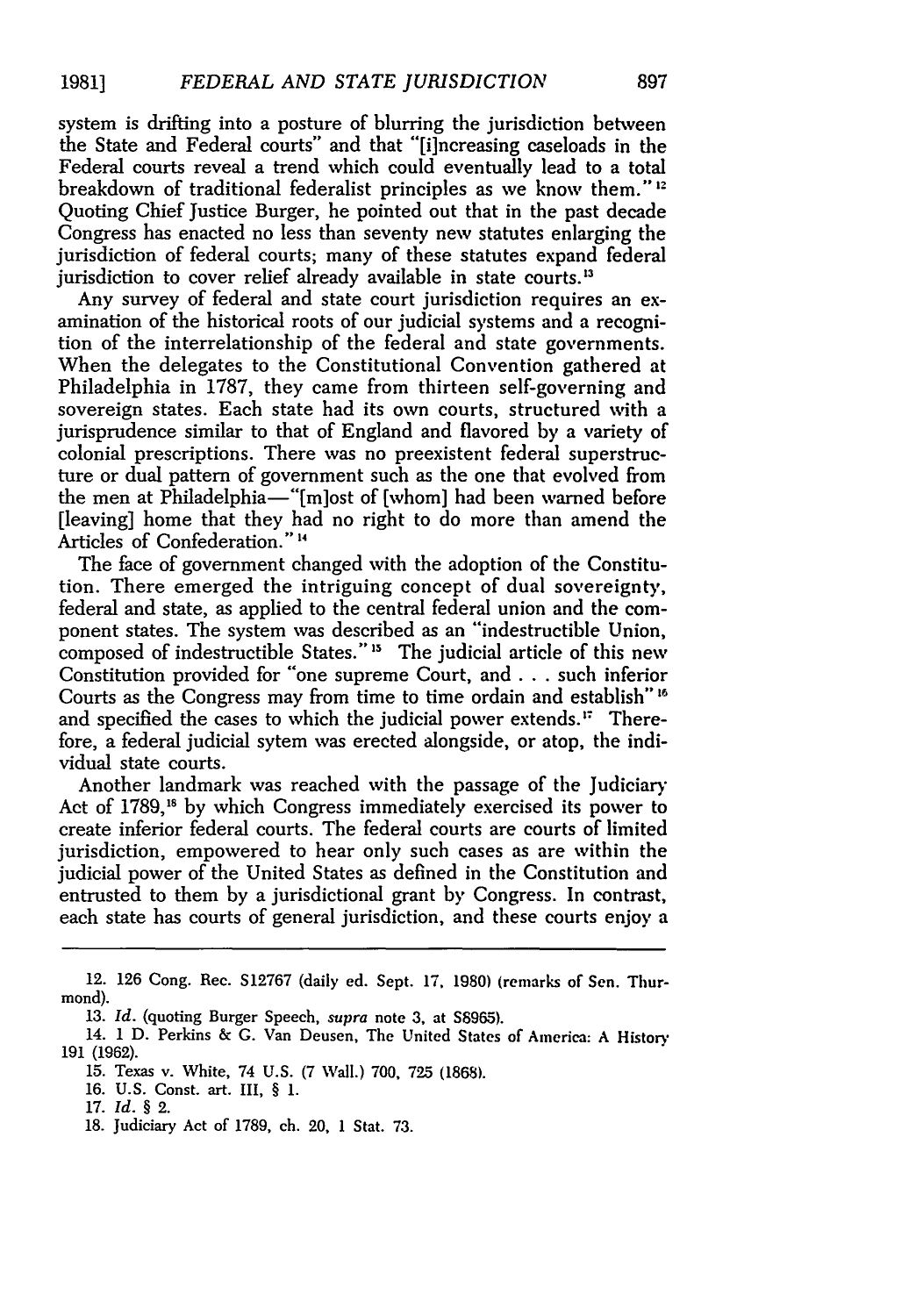presumption of jurisdiction over a particular controversy that may be overcome only by a strong showing to the contrary. Chief Justice Burger, in reference to the ALI's study of the jurisdiction of state and federal courts,<sup>19</sup> has observed that "[u]narticulated, but implicit, in the Institute's study was that the state courts of this country are the basic instrument of justice under our system, and this, of course, is the heart of what we call federalism."20

Perhaps Senator Thurmond, in his observations on the "blurring" of jurisdiction,<sup>21</sup> determined that the line of demarcation was becoming indistinct. From the tenor of his remarks, it is fair to assume that he, like others, is disturbed by this trend. Others sense a de facto "merging" and attempt to assess the consequences. The perimeters of the expression "merger of state and federal courts" have not been demarked. In the context employed, an "organizational merger" is not suggested, but "merger" seems to imply that more and more the state and federal courts, using similar methods, are plowing over the same ground. In a 1977 address, Professor Dan Meador, then Assistant Attorney General in the Office of Improvements in the Administration of Justice, posed the question: "Are we heading for a merger of federal and state courts?"<sup>22</sup> In intimating bases that might elicit an affirmative response, Professor Meador cited "the opening of the federal trial courts to some business which had always been handled exclusively by the state courts"<sup>23</sup> and a "growing uniformity in the law being applied by both and in the rules of procedures being used."<sup>24</sup> Similarly, a 1979 report to the Conference of Chief Justices from the Task Force on a State Court Improvement Act mentioned "the Federal-State Partnership in the Delivery of Justice."<sup>23</sup>

Awareness of the possibility of merger has not been confined to these comments. Proposed changes in federal diversity jurisdiction have inspired intense differences. State appellate judges have been known to fume as determinations of their highest courts have been invalidated at the hands of a single United States district court judge. Federal judges have occasionally rankled when required to preside over garden-variety tort and contract disputes instead of nationally significant legal issues.

**<sup>19.</sup>** *See* ALI, *supra* note 5, at 7-8.

<sup>20.</sup> Burger, *To Weaken Our State Courts Is To Destroy Federalism,* Judges' J., Spring **1978,** at **11,** 12.

<sup>21.</sup> *See* notes 10-13 *supra* and accompanying text.

<sup>22.</sup> Meador, *Are We Heading for a Merger of Federal and State Courts?,* Judges' **J.,** Spring **1978,** at **9.**

**<sup>23.</sup>** *Id.* at 46.

<sup>24.</sup> *Id.* at 47.

*<sup>25.</sup> Hearings on S. 2387 Before the Subcomm. on Jurisprudence and Governmental Relations of the Senate Comm. on the Judiciary,* 96th Cong., 1st **& 2d** *Sess.* **151** (1979-1980) [hereinafter cited as *Hearings].*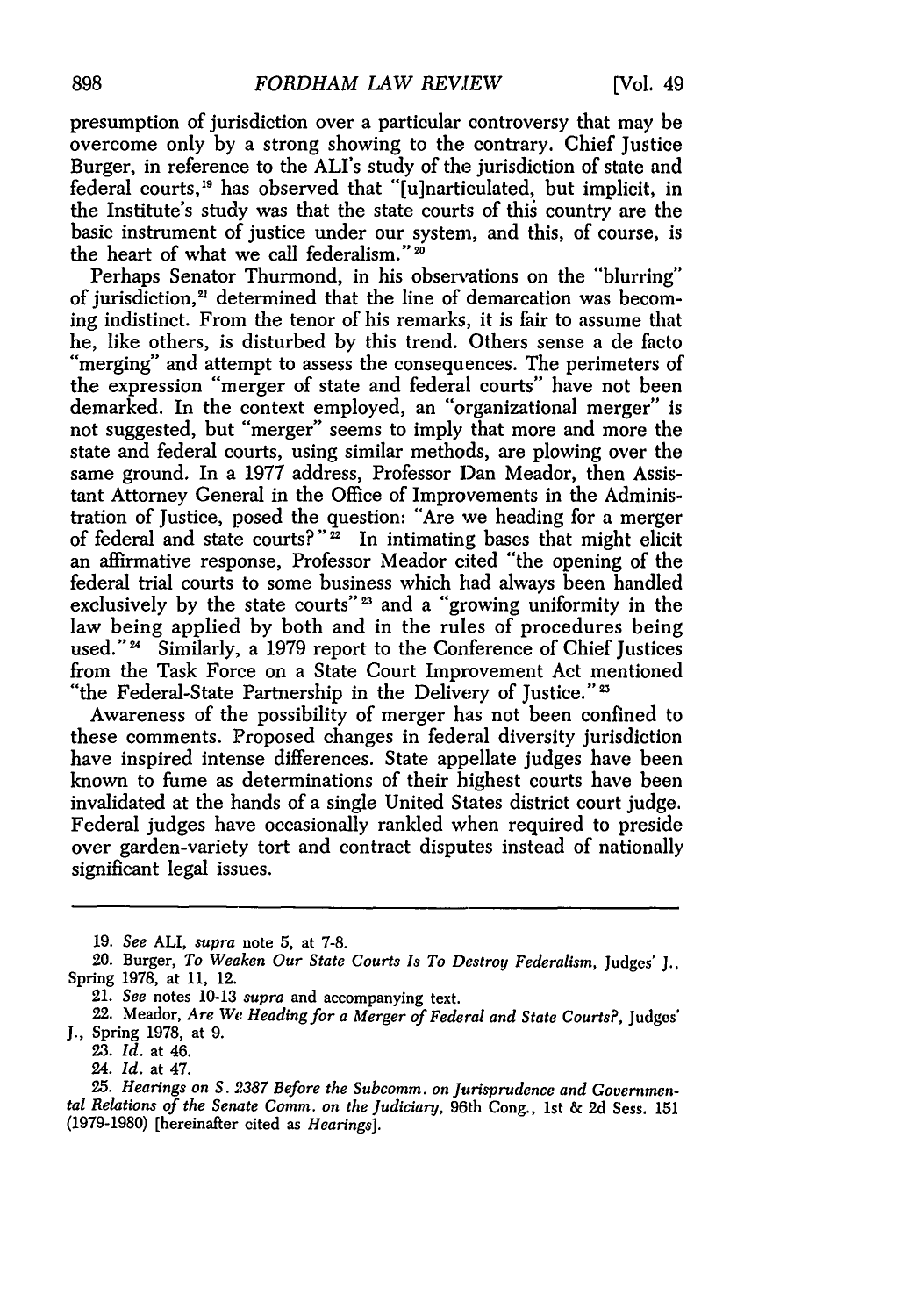Consideration of whether state-federal judicial merger, viewed by some as gradual but definite, is a reality reveals the dearth of satisfactory empirical data on this subject.<sup> $\infty$ </sup> Information would be required to determine if merger exists and, as a preface, the notion of merger must be defined to permit the experiential analysis to proceed. If merger were found, a diagnosis could be made to determine whether it is a problem, a blessing, or a mere phenomenon. Designs for judicial or legislative treatment or surgery would follow. In any event, the gathering of information would serve a propitious purpose either in activating the highly motivated or in allaying their fears.

A fairly recent report of a Department of Justice Committee on Revision of the Federal Judicial System broadcast the distress signal that those courts "now face a crisis of overload, a crisis so serious that it threatens the capacity of the federal system to function as it should.  $\ldots$  [I]t is therefore a crisis for the nation."<sup>27</sup> As for state courts, in the twenty states providing full information for the decade ending in 1976, there was an average caseload increase of 43% in the trial courts of general jurisdiction. $\frac{3}{5}$  In those same states, the average appellate caseload doubled during the same period.<sup>29</sup>

Obviously, this recital does not warrant complacency in approach or inefficiency in operation. More money could provide more courtrooms and more judicial personnel, but solid reliance on this possibility is not warranted in the face of projected cuts in the federal budget of over forty-one billion dollars and sizeable reductions in federal aid to the states.<sup>30</sup> "[T]he 1980s [will be] a decade of limited resources for courts . . . . "<sup>31</sup> Certainly waste can never be justified, and it is submitted that there are certain areas in the jurisdictional allocation between federal and state courts in which savings in time and effort can be accomplished.

The framers of the Constitution drew a design in which the state courts would be the primary guarantors of constitutional rights.<sup>32</sup> By virtue of the federal supremacy clause, $<sup>33</sup>$  state courts were obliged to</sup> apply federal law when applicable, but there was little to apply in the early years. For the better part of the first century, the only signifi-

**26.** Burger Speech, supra note 3, at S8965. *See also* Fischer, *Institutional Competency: Some Reflections on Judicial Activism in the Realm of Forum Allocation Between State and Federal Courts,* 34 Miami L. Rev. 180 (1980).

27. U.S. Dep't of Justice, The Needs of the Federal Courts, Report of the Committee on Revision of the Federal Judicial System 1 **(1977).**

28. National Center of State Courts, State Court Caseload Statistics: Annual Report, 1976, at 133-38 (1980).

29. *Id.* at 50-51.

30. N.Y. Times, Feb. 22, 1981, § 1, at 1, col. 6.

31. Steelman, *Options for Reducing Civil Volume and Delay: A Review and Analysis for the 1980's,* State Ct. J., Fall 1980, at 9, 10.

32. *See generally* Hart, *The Power of Congress to Limit the Jurisdiction of Federal Courts: An Exercise in Dialectic,* 66 Harv. L. Rev. 1362 (1953).

33. U.S. Const. art. VI, § 2.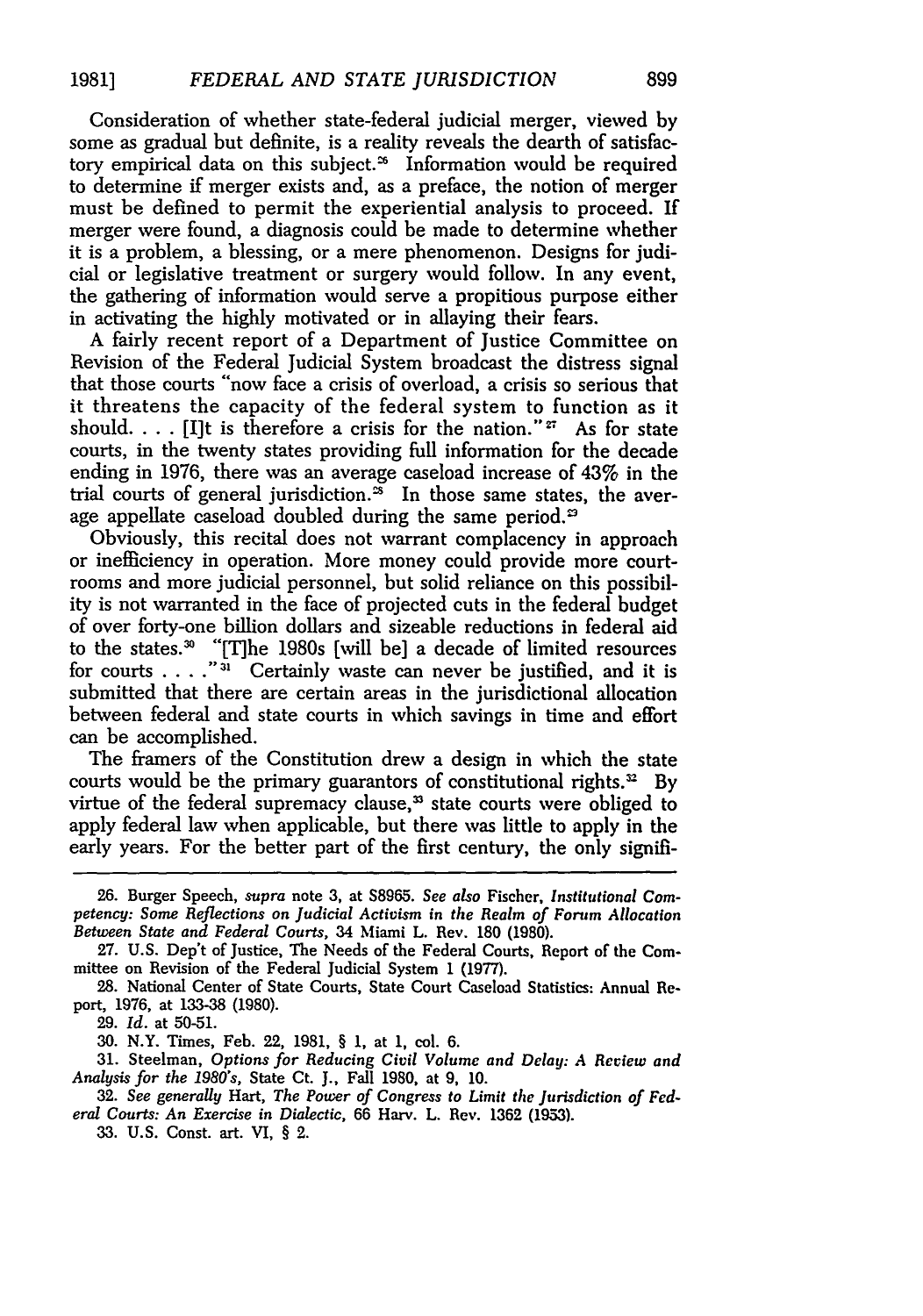cant federal incursion into state court affairs was the infrequent review by the United States Supreme Court of determinations by a state's highest judicial body.

The Civil War and the subsequent Reconstruction aroused an intense spirit of nationalism and produced demands for an expansion of federal authority. From this atmosphere came the opening of the federal nisi prius courts to judicial matters previously handled exclusively by the state courts. In the late 1860's, Congress enacted legislation that expanded the category of diversity cases that could be removed to the federal courts **3** and, for the first time, authorized writs of habeas corpus for persons detained by the states.<sup>35</sup> The fourteenth amendment was adopted, imposing upon the states as a matter of federal law the responsibility for ensuring the rights of equal protection and due process. In the succeeding decade, Congress granted to federal trial courts the jurisdiction to entertain suits arising under federal law;<sup>36</sup> Congress also enacted section 1983 of the Civil Rights Act of 1871.<sup>37</sup> The full impact of these measures was realized, not in their infancy, but in more recent years, and because of these measures an enormous flood of cases has poured into the federal trial system. Vast numbers of state criminal cases have been pervasively reviewed and, as a result of *Ex parte Young*,<sup>33</sup> numerous state office holders have been enjoined in the performance of official duties.

The concurrent jurisdiction enjoyed by both systems has long aroused judicial and legislative concern. Proposals to reduce duplications of jurisdiction include sharply limiting the scope of the diversity jurisdiction of federal courts<sup>39</sup> and eliminating the federal question jurisdiction of state courts. The underlying bases of these suggestions have been the obvious merit of jurisdictional clarity and the overriding desire to channel genuinely federal causes to federal courts and genuinely state causes to state courts. Thus far, however, the proclivity of attorneys for a choice of forum, a luxury we can no longer afford, has prevailed over judicial efforts to secure jurisdictional precision.

The most incessant abrader of judicial feelings may be the overturn of the deliberative judgment of the highest court of a state by a single federal trial court judge. The distinguished Chairman of the

<sup>34.</sup> Act of July 27, 1866, ch. 288, 14 Stat. 306 (current version at 28 U.S.C. § 1441 (1976)).

<sup>35.</sup> Act of Feb. 5, 1867, ch. 28, § 1, 14 Stat. 385 (current version at 28 U.S.C. § 2241(c)(3) (1976)).

<sup>36.</sup> Act of March 3, 1875, ch. 137, 18 Stat. 470 (current version at 28 U.S.C. § 1331 (1976)).

<sup>37.</sup> Act of April 20, 1871, ch. 22, § 1, 17 Stat. 13 (codified at 42 U.S.C. § 1983 (1976)).

<sup>38. 209</sup> U.S. 123 (1908).

<sup>39.</sup> H.R. 2202, 96th Cong., 1st Sess. (1979).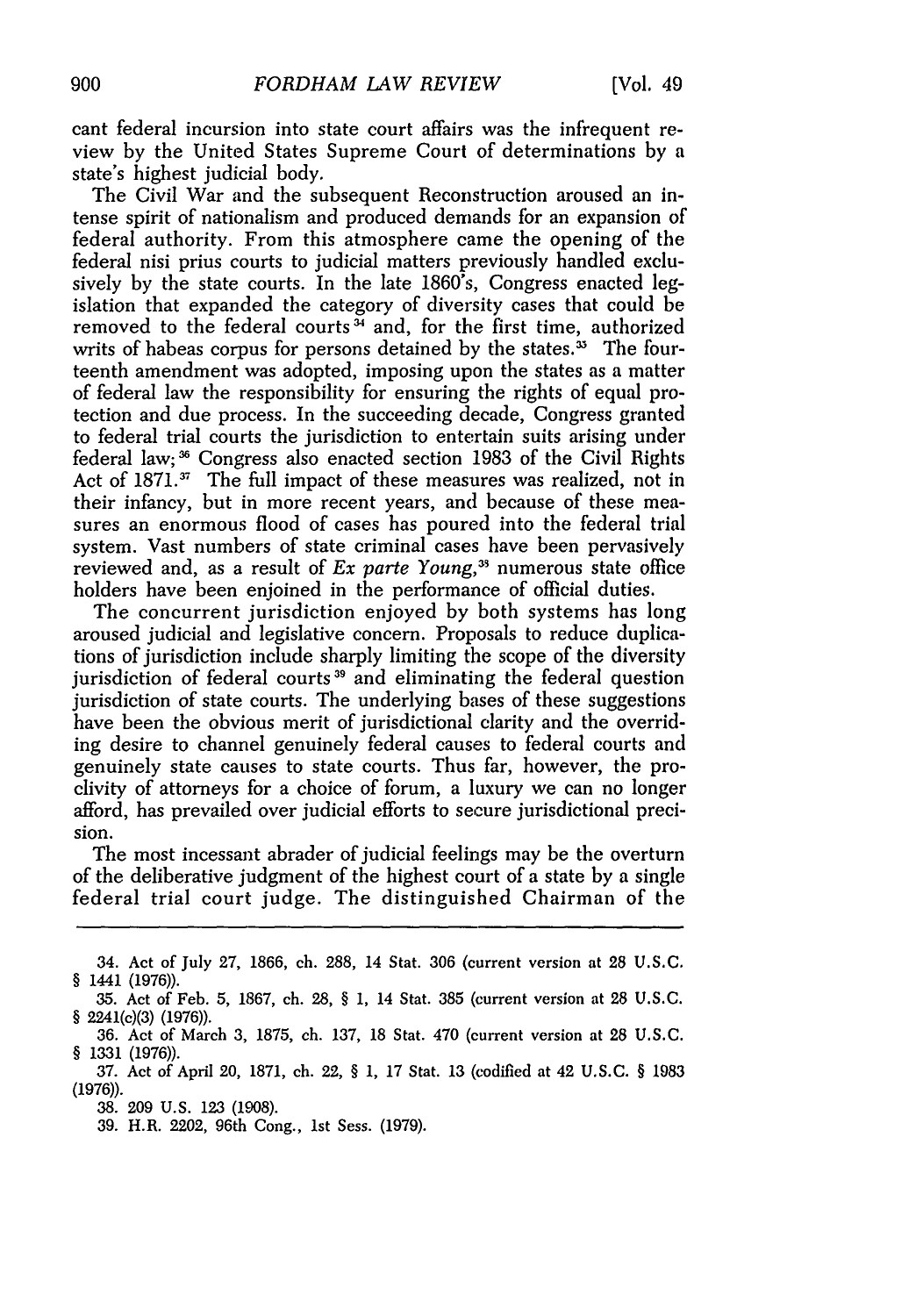Conference of Chief Justices, Robert **J.** Sheran, recently voiced the opinion that such overturns not only incur the resentment of the Conference members, but also are not in the interest of the system as a whole.<sup>40</sup> Certain United States magistrates, with the consent of the parties and when authorized by the district court in which he or she serves, may even conduct any or all proceedings in civil matters including habeas corpus and order the entry of judgment in the cases.<sup>41</sup> One proposal has been that all proceedings concerning state criminal cases containing federal issues be routed to the United States Courts of Appeals to avoid federal trial court review.

Once it has been determined that there should be a redistribution of the caseload, the most difficulty will be encountered in isolating those cases that should be diverted from their present situs. The allocation should be based on sound reasoning. Judge Henry Friendly, a member of the United States Court of Appeals for the Second Circuit, would remove from federal forums not only diversity jurisdiction, but also "state prisoner habeas corpus cases, numerous criminal cases, and much federal question litigation such as environmental protection, personal injury actions created by federal statutes, and most section 1983 suits." $\frac{1}{4}$  Although some view these proposals as too drastic, the recommendations emanate from a respected authority and deserve serious consideration. Moreover, it should be noted that there are more than ten times as many general jurisdiction state judges as there are federal district judges,<sup>43</sup> and state courts handle well over 90% of the cases filed in any given year.<sup>44</sup>

If our federal and state court dockets are as heavily laden as reported, and if our systems are being taxed so that prompt and wellconsidered justice is not being delivered to substantial segments of society as claimed largely because of insufficient judicial personpower and resources—and I do not doubt these premises—then the day has arrived when there must be a survey of the systems and an updated allocation of the jurisdiction between the federal and state courts. This is not the time to tolerate a haphazard pattern of jurisdiction that by its very intricacy breeds litigation with festering procedural nuances. We can ill afford unnecessary duplication of judicial effort. We are haunted by the specter of criminal cases that run the full gamut of state trial and appellate levels only to start anew up the

<sup>40.</sup> Remarks of Hon. Robert J. Sheran, Chief Justice of the Supreme Court of Minnesota, National Center for State Courts and Marshall-Wythe School of Law Seminar on State Courts and Federalism in the 1980's, Williamsburg, Virginia (Jan. 24, 1981).

<sup>41. 28</sup> U.S.C. § 636(c) (Supp. 1979).

<sup>42.</sup> Sheran & Isaacman, *State Cases Belong in State Courts,* 12 Creighton L. Rev. 1, 23-24 (1978).

<sup>43.</sup> Burger, *supra* note 20, at 12.

<sup>44.</sup> *Hearings, supra* note 25, at 140.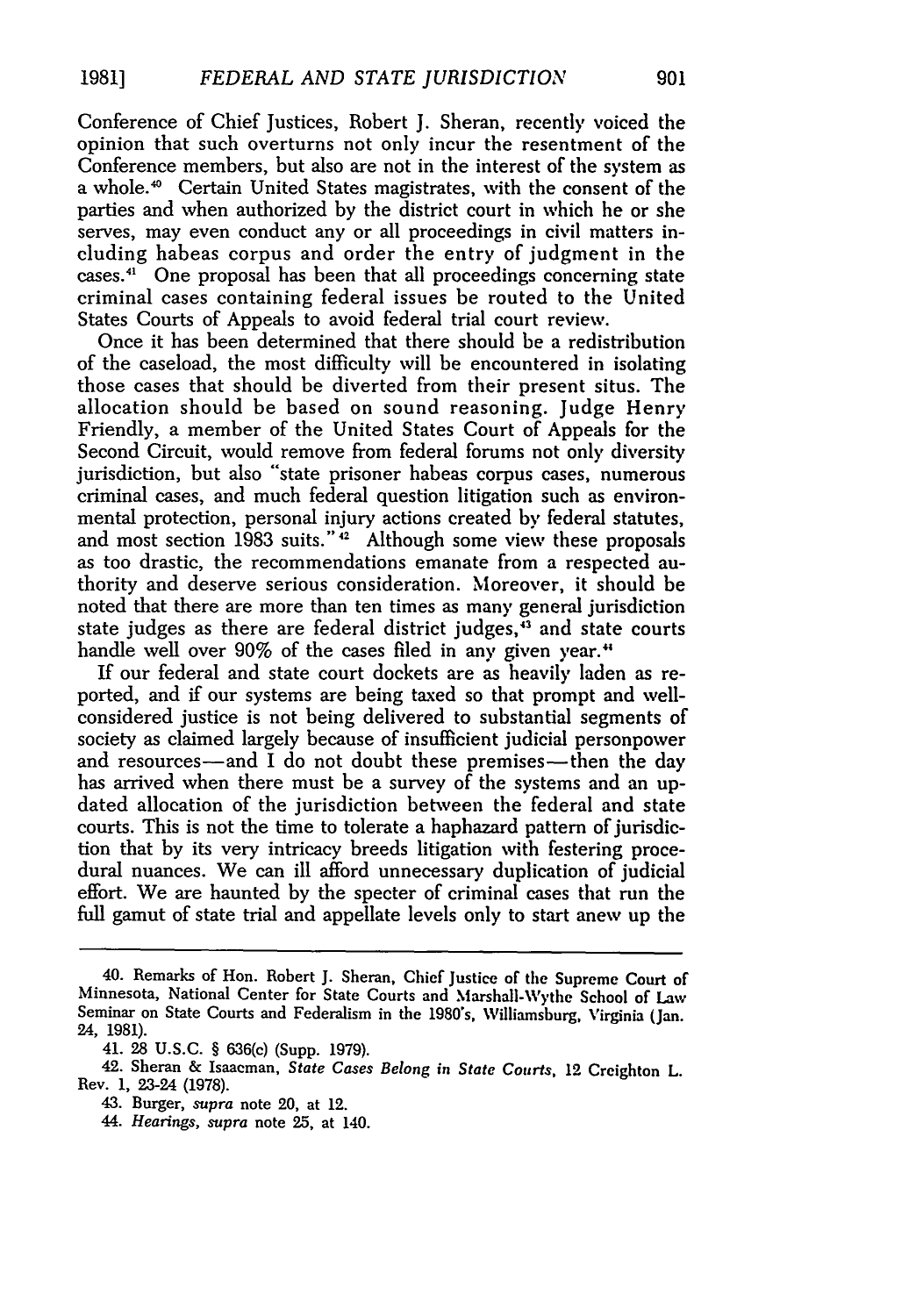ladder of federal courts and then perhaps somewhere along the line return to the beginning of the obstacle course. The process may take many years.

In 1959, Chief Justice Warren said that "[i]t is essential that we achieve a proper jurisdictional balance between federal and state court systems, assigning to each system those cases most appropriate in light of the basic principles of federalism."<sup>45</sup> In his speech to the ALI, Chief Justice Burger raised for consideration the question "whether the time [had] come for a broader reappraisal of the allocation of jurisdiction" than that included in the 1969 ALI report.<sup>46</sup> History furnishes instances of disdain for state judiciaries. For this attitude there is no longer any justification. Recent years have seen extraordinary efforts toward improvement. These include the establishment of the National College for the Judiciary, the institution of state training courses for judges, such as in New York State where yearly training of five days is mandatory for all judges of courts of record, the requirement of minimum qualifications in most states for judges serving in courts with significant responsibilities, the initiation of training in modern management methods provided by the Institute for Court Management, the provision of technical assistance and support programs by the National Center for State Courts, and highly motivated efforts of both the American Judicature Society and the American Bar Association.

People are looking for leadership, but those who seek a different and more efficient utilization of judicial resources should expect reaction ranging from confrontation to "no-holds-barred" opposition. In the words of Arthur T. Vanderbilt, "[m]anifestly judicial reform is no sport for the shortwinded or for lawyers who are afraid of temporary defeat."<sup>47</sup> The responsibility for providing justice must be divided between the federal and state court systems so they might realize their maximum potential by utilizing their full capacity as efficaciously as possible. As American citizens, we live under a government committed "to establish justice," and a malfunction of our judicial apparatus anywhere is reason for the disquiet of all of us. If we allot spheres of jurisdiction in such a way as to avoid overlap and to free judicial components from repetition of effort, then we will not squander our judicial substance, and delay in the delivery of justice will be reduced to a minimum. We can then say, "waste not, wait not."

There is much to be gained from the uniformity and stability generated from a central authority. There is also advantage in dis-

<sup>45.</sup> Burger, supra note 20, at 11 (quoting Address by Chief Justice Earl Warren, American Law Institute (May 1959)).

<sup>46.</sup> Burger Speech, supra note 3, at S8966.

<sup>47.</sup> E. Gerhart, Arthur T. Vanderbilt: The Compleat Counsellor iii (1980).